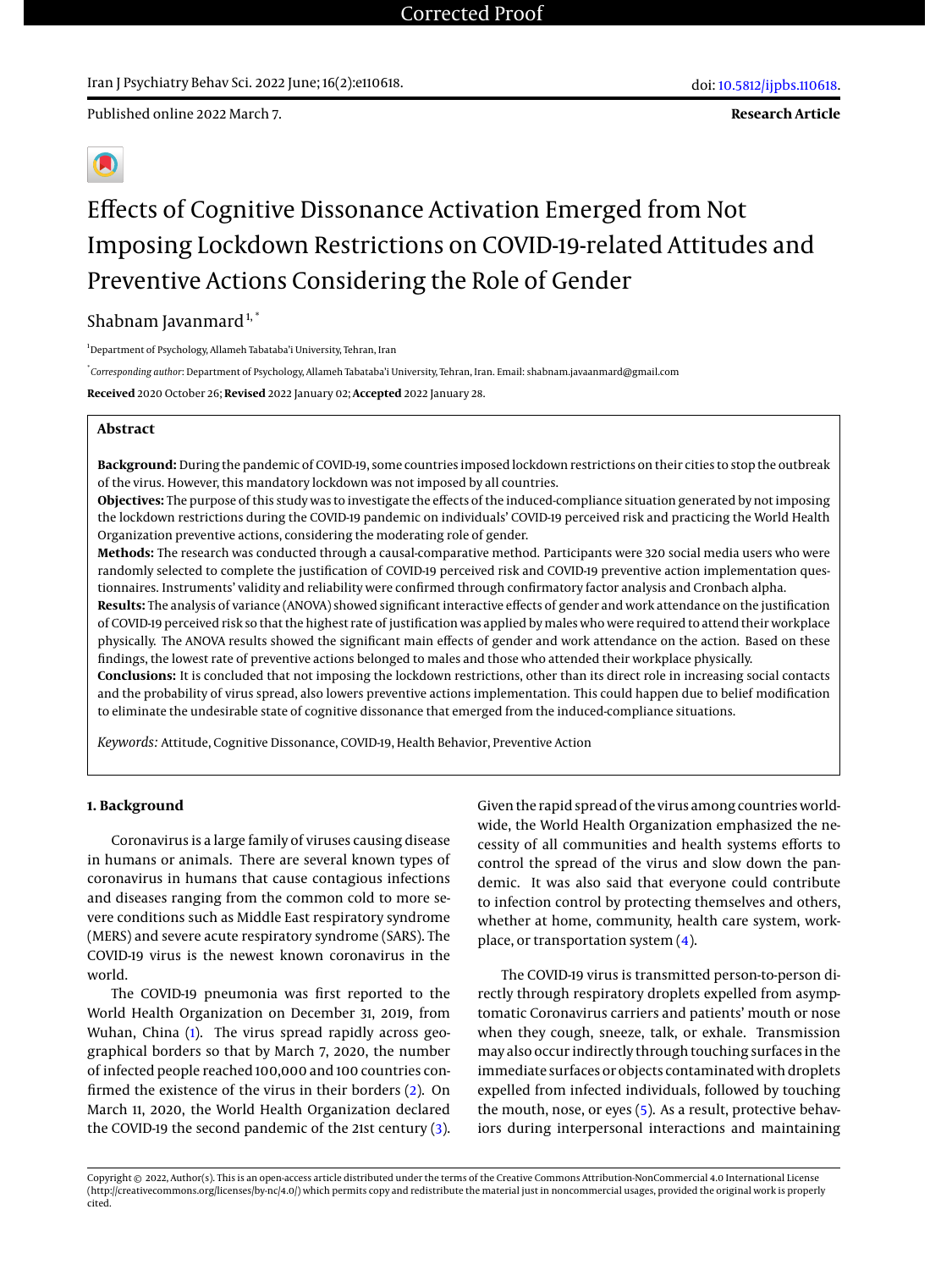social distance in both infected and healthy people were characterized as critical factors in controlling the spread of this contagious virus. Hence, in its initial self-protection guide, the World Health Organization has suggested that people take some specific preventive actions [\(6\)](#page-10-5).

Given that the virus is transmitted from person to person and through human interactions, the COVID-19 outbreak could be contained only by employing selfprotective actions and minimizing interpersonal contacts during the disease prevalence. Therefore, quarantining cities and provinces encountered with the quick spread of COVID-19 was one of the strategies adopted by authorities to facilitate social distance. City lockdowns were administered by the imposition of compulsory social distance, including the closure of offices, shops, schools, universities, and prohibition of intra- and inter-city transit, except in emergencies. For example, nearly 60 million people were quarantined in China's Hui province, and travel restrictions were imposed on hundreds of millions of citizens and foreigners, and China was finally able to control the virus epidemic in its own country. On March 8, 2020, China said that COVID-19 was curbed in this country [\(7\)](#page-10-6). At the same time, in Italy, a quarter of the population, ie, 16 million people, was in forced quarantine [\(8\)](#page-10-7).

However, due to their own particular economic and cultural conditions, some countries, including Iran, did not apply forced quarantine rules. In Iran, mandatory lockdown and travel restriction rules were not imposed by authorities, except for the closure of schools and universities, and efforts were made to raise public awareness in the form of informative programs broadcast on official TV channels. Also, health authorities and health care workers requested people to stay at home, warning text messages were sent on people's cell phones, and a variety of billboards were installed in the cities to prevent people from leaving their homes and get them familiar with personal protection behaviors. However, government organizations, banks, and shops were not closed. Only some of them tried to help control the spread of COVID-19 by reducing their working hours. Therefore, most responsibilities for observing social distance and health principles were left to the people themselves.

In such circumstances, that is, the absence of external restraining forces, the role of individual factors in determining the practice of preventive behaviors becomes even more prominent; the factors that have been shown as the determinants of health behaviors in the health belief model  $(9)$ , theory of planned behavior  $(10)$ , and protection motivation theory  $(11)$ . Likewise, the social-cognitive model of pandemic influenza H1N1 [\(12\)](#page-10-11) and predictors of health behavior SARS model [\(13\)](#page-10-12) have suggested the factors influencing the practice of target behavior to prevent common infectious diseases in the 21st century. All of these models have recognized attitudes or cognitions as influential factors in the practice of health behaviors, ranging from perceived severity (social-cognitive model, health belief model, theory of planned behavior, and protection motivation theory) and perceived susceptibility (socialcognitive model, health belief model, and predictors of health behavior SARS model) to perceived behavioral control (theory of planned behavior, protection motivation theory, and predictors of health behavior SARS model) and belief in the level of preparedness of institutions to control the disease (social-cognitive model).

However, since these models have been developed at the individual level and have considered the effectiveness of social and environmental rules differently from individual factors, they have considered the relationship between cognition and behavior as a one-way relationship, from cognition to behavior. While because health behaviors are formed within the social context, the relationship between disease cognition and health behaviors may be more complex than a one-way relationship.

Since the adoption of some preventive behaviors is the inevitable result of situational factors and rules applied by political and social institutions, based on predictions of dissonance theory of Festinger [\(14\)](#page-10-13) and the inducedcompliance paradigm [\(15\)](#page-10-14), the relationship between cognition and health behavior could also be created in the opposite direction, that is, from behavior to an attitude so that part of the attitude towards the disease could be developed in response to inconsistent behaviors generated by socially imposed rules. The induced-compliance paradigm [\(15\)](#page-10-14) states that inducement to engage in a particular behavior causes attitude modification to retrieve cognitive consistency. The general premise of cognitive dissonance theory is that individuals shape their views of the world to be consistent with what they do or feel to reduce the dissonance between their cognitions. In other words, the dissonance is decreased via modifying beliefs or attitudes about inconsistent behaviors [\(16\)](#page-10-15).

Therefore, it can be expected that if people are forced to be at work during the outbreak of an infectious disease such as COVID-19, they may experience the formation of dissonance between the "awareness of disease risk" and "inability to keep social distancing." Although they are aware of the threat of the virus to their health, their mandated presence in the workplace would generate cognitive dissonance and lead them to seek out their previous congruency via resolving these asymmetrical cognitions. Given that changing the behavior in such situations is approximately impossible, it is predictable that people will try to regain their cognitive congruency by changing the inconsistent attitude, which is associated with the extent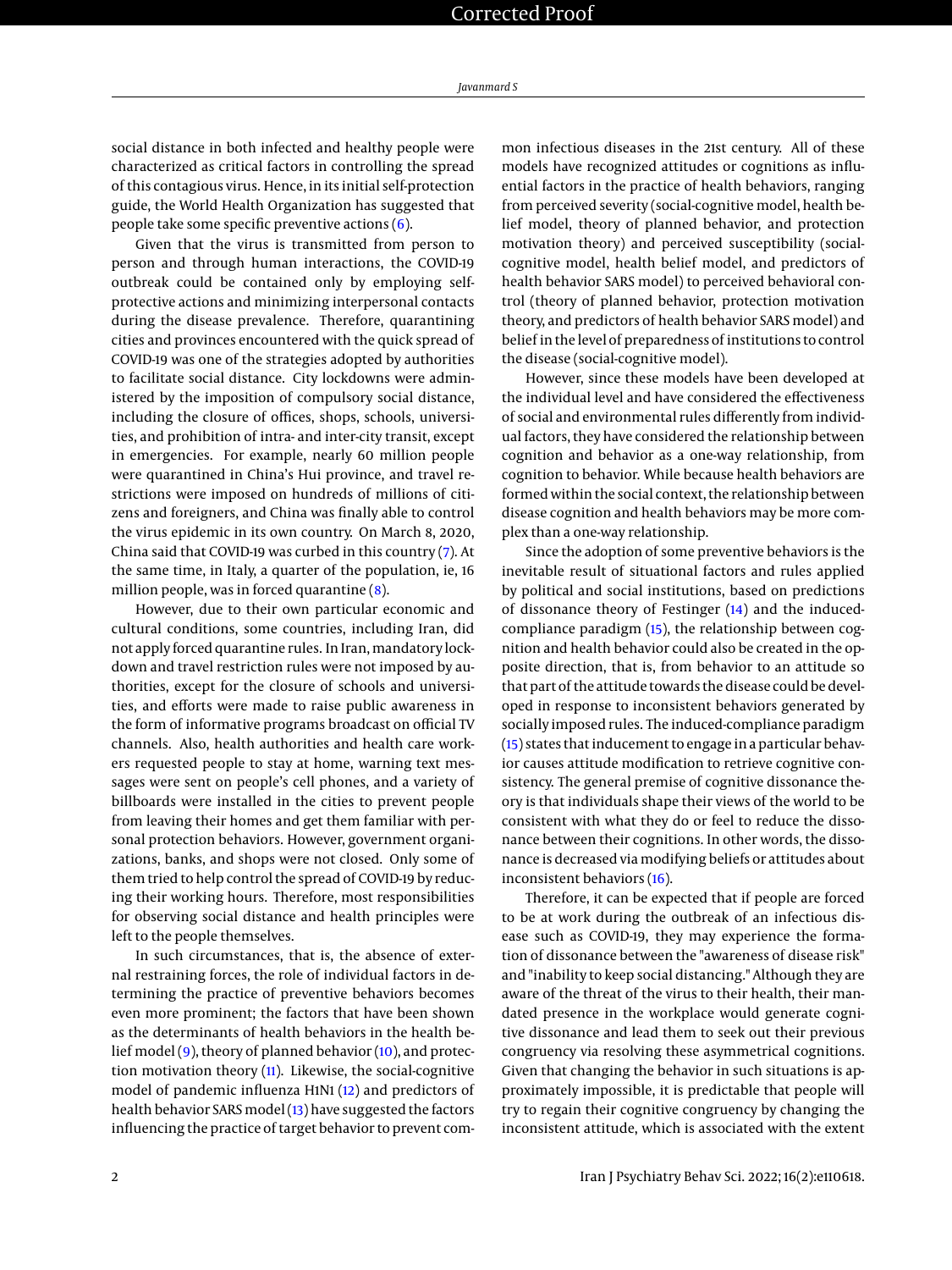*Javanmard S*

that disease is perceived as life-threatening through the self-justification mechanism. In particular, it is predicted that one's inability to practice social distancing and stay at home could weaken his or her perception of the disease severity and develop a more pervasive attitude towards the disease, which could indirectly elaborate the likelihood of being infected.

The process of self-justification is also done in the following ways [\(17\)](#page-10-16): Adding new cognitions such as "this disease is just a media play and should not be taken seriously," changing inconsistent attitudes such as "if we think about something we will attract it in our lives, so one should not occupy their mind with disease thoughts," or reducing the importance of asymmetric belief, such as "the mortality rate of the virus is very low, so there is nothing to worry about."

The particular importance of this process is demonstrated because, based on health psychology models (e.g., theory of planned behavior and social cognitive model of pandemic influenza H1N1), this new permissive attitude negatively affects the adoption of preventive behaviors which people have sufficient authority to practice or not. In other words, behaviors such as avoiding unnecessary travels, parties, friends, and family gatherings, as well as practicing hand washing, use of disinfectants for cleaning contaminated surfaces, and wearing face masks, could also be reduced following the formation of lenient attitudes toward COVID-19 and activation of self-justification mechanisms. Therefore, people are more likely to be infected with COVID-19 not only because of attending at work and not keeping safe social distancing but also since they do not perceive the disease as a serious issue and, as a result, do not follow the COVID-19 health protocols efficiently.

Therefore, the first purpose of the present study was to investigate the effect of not imposing mandatory lockdown and employees' ineluctable attendance at work on attitudes toward COVID-19, as well as the extent to which the WHO preventive actions are observed. According to the induced-compliance paradigm, workers who have to attend work during the COVID-19 outbreak physically are more likely to justify themselves in a way that lowers the importance and seriousness of COVID-19, compared to those whose workplaces were closed or were allowed to work from home. In addition, they are less likely to engage in COVID-19-related preventive health behaviors.

On the other hand, based on what was indicated in previous studies, gender plays a significant role in the practice of health-related behaviors [\(18\)](#page-10-17). Based on previous findings, females adopt healthier eating habits than males, which include eating breakfast, fruits, vegetables [\(19\)](#page-10-18), lowcalorie foods [\(20\)](#page-10-19), and consuming less sugar-sweetened and alcoholic beverages [\(21\)](#page-10-20). It has also been demonstrated

that women are more likely to engage in cancer screening behaviors than men [\(22-](#page-10-21)[24\)](#page-10-22). Another study on students indicated that although both men and women are sufficiently aware of what a "healthy diet" exactly is, women are more inclined to create positive changes in their diets and physical activity and more likely to take the necessary steps to develop a healthy lifestyle in their daily lives [\(25,](#page-10-23) [26\)](#page-10-24). Overall, women generally seek more information about health [\(18\)](#page-10-17) and take more responsibility for their health. This is probably related to women's higher risk perception and concern about potential environmental hazards [\(23\)](#page-10-25). Another explanation is that women have been socialized to be more concerned about health issues [\(22-](#page-10-21)[24\)](#page-10-22).

Given the points mentioned above, it could be predicted that the influence of induced compliance on forming permissive attitudes toward COVID-19 and the required preventive actions that could diminish the possibility of getting infected is stronger in females than males. In other words, as women perceive a higher risk and are more concerned about health issues, they experience less cognitive dissonance in health-related induced situations and thus are not intended to reduce the perceived risk of COVID-19 via using self-justification mechanisms. Hence, they will practice more preventive actions than men in forced health-related conditions, ie, mandatory attendance at work.

### **2. Objectives**

Therefore, the present study examined the moderating role of gender in the effect of the induced-compliance situation generated by the lack of lockdown restrictions during the COVID-19 pandemic on individuals' COVID-19 perceived risk and practicing World Health Organization preventive actions.

#### **3. Methods**

This study was conducted in Iran between March 3 and March 13, 2020, ie, 13 days after the first recognition of COVID-19 infection (February 19). During this period, the number of infected cases raised from 835 to 1,289, and evidence indicated the increasing spread of COVID-19. As of March 18, 2020, China, Iran, and Italy, in sequence, had the highest numbers of coronavirus infections and deaths in the world [\(27\)](#page-11-0). On this date, some interventions had been conducted via mass media to raise public awareness about the disease and methods of preventing new infections. In addition, schools, universities, and public places such as holy shrines, cinemas, theatres, and barbershops were closed; however, government corporations continued to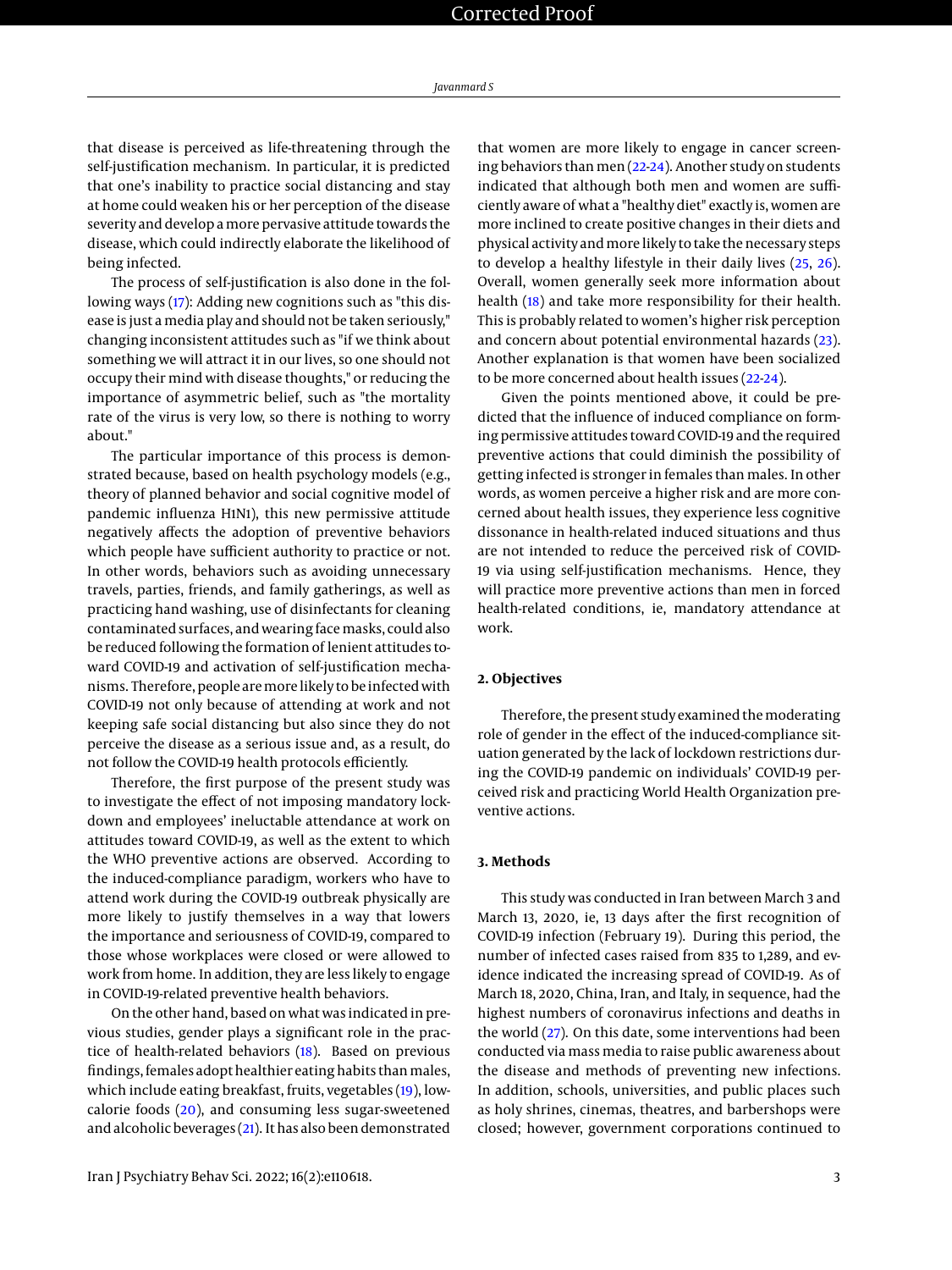operate, and no ban was imposed on trade unions and selfgoverning businesses activation. Therefore, this made it possible to compare two groups of people who could be absent from work (no cognitive dissonance situation) and those who had to attend work or study (cognitive dissonance situation) in a causal-comparative research project.

The participants were Iranians over 17-years-old who completed the online research questionnaire. The sample size was calculated as 385, based on Cochran's sample size formula for infinite population, at the confidence level of 0.05 and the z value of 1.96. Sampling was conducted through a conventional method. The questionnaires were shared on social media along with the invitation letter. Finally, 407 people participated in the research, and 320 complete and analyzable questionnaires were obtained, which were adequate according to observed power (0.974). Participants were from 23 provinces of Iran and only eight provinces, including Ardabil, Ilam, Bushehr, South Khorasan, Sistan and Baluchestan, Qom, Kurdistan, and Lorestan, were absent in the research sample.

Participants' age ranged from 17 to 70 years (M = 34.12). The age of 55.9% of the sample was in the range of 30 - 38 years. Men and women each made up 50% of the sample; 56.6% reported their marital status as married, 39.7% as single, and 3.8% as divorced; 33.8% were employers or had a personal business, 41.6% were employees, 9.4% were students, 1.6% were home keepers, and 13.8% had another employment status. The highest and lowest frequencies of education level belonged to the "bachelor's degree" (35.9%) and "less than high school" (1.3%), respectively. "Underlying medical condition" was reported by 13.1%, and "family member's underlying medical condition" was reported by 44.7%. Furthermore, the most frequent media used for obtaining information about COVID-19 news were "online social networks" (32.2%), followed by "other media" (21.3%), and "combination of satellite TV and social networks (10.9%). Besides, 24.1% of the participants stayed at home completely since the onset of COVID-19 in Iran, 15.3% had not been in self-quarantine at all, and 60.6% had partially observed the self-quarantine rules suggested by the health authorities at that time.

### *3.1. Materials*

COVID-19 Perceived Risk Justification Questionnaire: This 11-item scale was developed to assess the individual justifications people adopt to reduce the COVID-19 perceived risk to eliminate the psychological discomfort resulting from cognitive incongruence. Participants were asked to rate their agreement with each statement on a 5-point scale from "strongly agree" to "strongly disagree." Some statements were "one should not think about this virus, because thinking about anything leads to attracting

it into one's life," "COVID-19 is not a serious problem; this is the media that have turned it into a critical issue to attract the audience," and "the number of deaths is exaggerated." A high score on this scale means a high amount of permissive justifications to COVID-19. The internal consistency reliability of this questionnaire was confirmed by Cronbach's alpha coefficient of 0.79. Evidence for its validity, assessed by confirmatory factor analysis, is presented in [Table 1.](#page-3-0)

<span id="page-3-0"></span>

|                      |                | Table 1. Standardized Loadings of Indicators and Convergent Validity <sup>a</sup> |          |
|----------------------|----------------|-----------------------------------------------------------------------------------|----------|
| Construct            | Indicator      | <b>Standardized Loadings</b>                                                      | t-Values |
| <b>Justification</b> | $\mathbb{I}$   | 0.571                                                                             | 7.722    |
|                      | $\mathsf{I}2$  | 0.429                                                                             | 6.22     |
|                      | $\overline{3}$ | 0.344                                                                             | 5.202    |
|                      | 4              | 0.711                                                                             | 8.852    |
|                      | $\overline{5}$ | 0.437                                                                             | 6.339    |
|                      | 6              | 0.27                                                                              | 4.192    |
|                      | J7             | 0.557                                                                             |          |
|                      | J8             | 0.461                                                                             | 6.605    |
|                      | J9             | 0.534                                                                             | 7.359    |
|                      | [10]           | 0.74                                                                              | 9.038    |
|                      | [11]           | 0.616                                                                             | 8.126    |
| <b>Action</b>        | A1             | 0.589                                                                             | 5.62     |
|                      | A2             | 0.655                                                                             | 5.81     |
|                      | A <sub>3</sub> | 0.583                                                                             | 5.599    |
|                      | A <sub>4</sub> | 0.467                                                                             | 5.129    |
|                      | A <sub>5</sub> | 0.408                                                                             | 4.805    |
|                      | A <sub>6</sub> | 0.429                                                                             | 4.927    |
|                      | A7             | 0.567                                                                             | 5.545    |
|                      | A8             | 0.309                                                                             | 4.081    |
|                      | A <sub>9</sub> | 0.366                                                                             |          |
|                      | A10            | 0.421                                                                             | 4.884    |
|                      | A11            | 0.41                                                                              | 4.82     |
|                      | A12            | 0.635                                                                             | 5.756    |
|                      | A13            | 0.66                                                                              | 5.822    |
|                      | A14            | 0.337                                                                             | 4.314    |

<sup>a</sup> Justification: justification of COVID-19 perceived risk; Action: preventive actions related to COVID-19

#### *3.2. COVID-19 Preventive Actions Questionnaire*

This 14-item scale was designed to assess the extent to which preventive measures recommended by the World Health Organization and health authorities in mass media are being practiced by participants. People were asked to indicate on a 5-point scale how well they performed each of these actions. Examples of statements in this questionnaire include "I wash my hands regularly and use disinfectants," "I will attend the traditional parties of Nowruz," and "during my presence in public, I wear face masks or gloves, or both." A high score on this scale means high rates of preventive action practices. The internal consistency reliability of this scale was confirmed by Cronbach's alpha coeffi-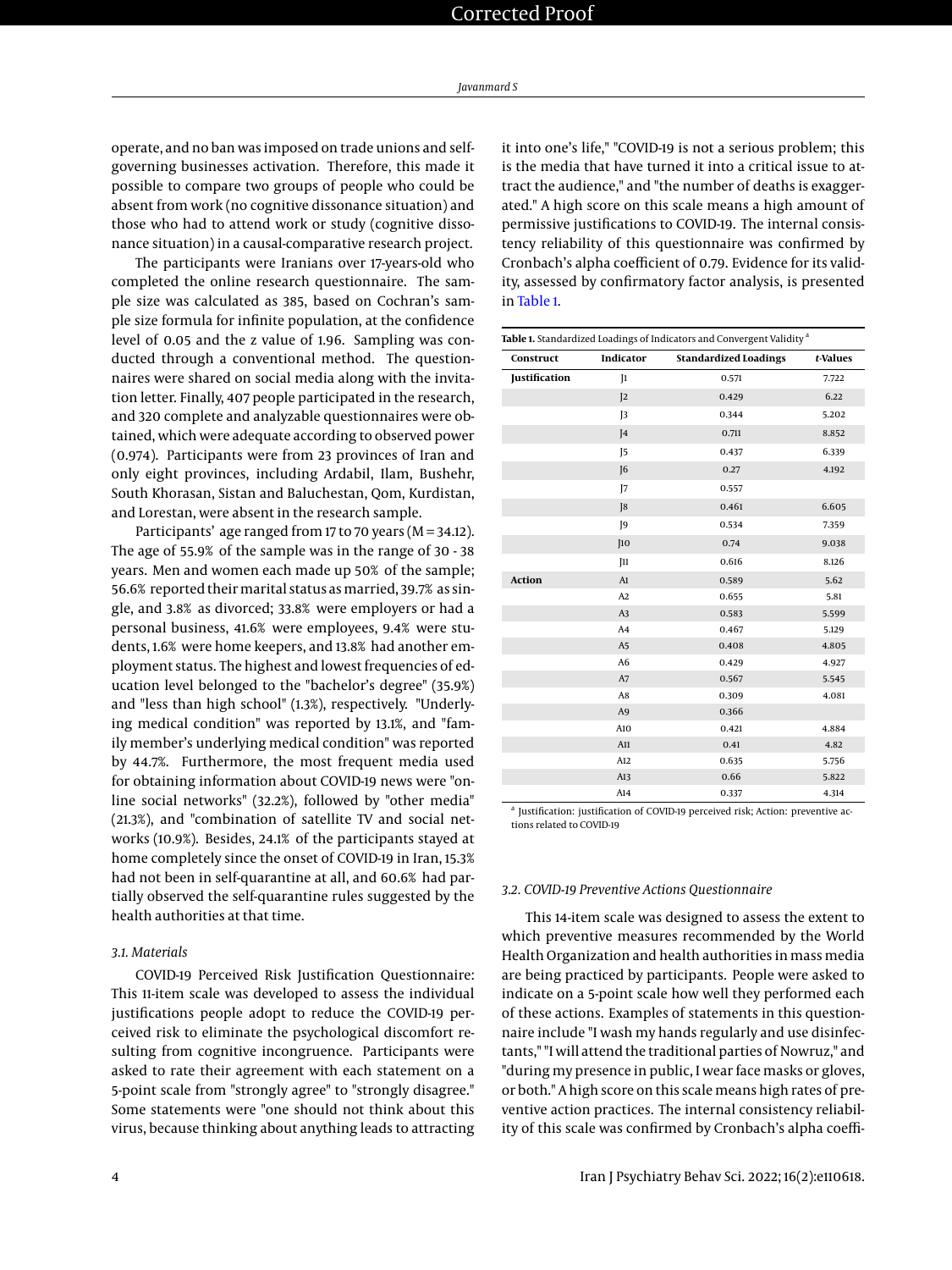cient of 0.84, and its validity was assessed by confirmatory factor analysis (results shown in [Table 1\)](#page-3-0).

### **4. Results**

The coded data were analyzed using the AMOS graphics program. Confirmatory factor analysis (CFA) was first conducted to test for the quality and adequacy of the measurement model by investigating the measurement models' goodness-of-fit and convergent validity. The purification results of CFA revealed that the goodness-of-fit of the justification and action models achieved the best appropriateness. The chi-square value for the justification measurement model was 116.4 with 43 degrees of freedom ( $P < 0.0001$ ) and a chi-square/df ratio of 2.707. Based on Carmines and McIver [\(28\)](#page-11-1), a chi-squared/df ratio smaller than 3 is considered an acceptable level of fit. The Goodness-of-fit Index (GFI) was 0.937, the Adjusted Goodness-of-fit Index (AGFI) was 0.903, and the Comparative Fit Index (CFI) was 0.907. The root mean squared error of approximation (RMSEA) = 0.073 was also acceptable. As Marcoulides and Schumacker's [\(29\)](#page-11-2) standards of model fitting imply, CFA results showed an acceptable fit for the justification measurement model. Similar results were obtained for the action measurement model indicating its goodness of fit. The chi-square value for the action measurement model was 169.9 with 77 degrees of freedom (p < 0.0001) and a chi-square/df ratio of 2.207. The GFI was 0.926, the AGFI was 0.898, and the CFI was 0.891. The RM-SEA = 0.062 was also acceptable.

The convergent validity of the measurement model was assessed by determining the significance of the indicator's estimated pattern coefficient on its underlying factor [\(30\)](#page-11-3). Factor loadings presented in [Table 1](#page-3-0) show that all *t*-values of the completely standardized loadings for these items measuring justification and action are statistically significant at  $\alpha$  = 0.01. Thus, the convergent validity of justification and action indicator variables is confirmed. Therefore, the convergent validity of both measurement models is achieved in this study.

Frequencies and dependent variables' scores by demographic variables are presented in [Table 2,](#page-5-0) including marital status, education, underlying medical condition, family members' underlying medical condition, and media people used for receiving COVID-19 news. Separate ANOVA tests were also run on the justification and action scores in demographic variables' categories.

The ANOVA results showed no significant differences among dependent variables' scores in each demographic variable's category, except for justification among education subgroups ( $F = 3.29$ ,  $P = 0.004$ ). A Tukey Post Hoc test

revealed that group differences in justification were significant between "less than high school" and "Ph.D." groups  $(P = 0.006)$  and between "under diploma" and "bachelor's degree" groups ( $P = 0.04$ ), such that the justification mean scores were significantly lower in "Ph.D." and "bachelor" groups than in "less than high school" group.

The mean and standard deviation of the scores for justification and action are presented in [Table 3.](#page-9-0) Each group's scores are reported separately based on gender and working status. Working status is characterized by whether the respondents have attended their workplace since the spread of COVID-19. Besides, it is based on whether the teleworking option was provided to discriminate between those required to physically attend the workplace (ie, induced compliance group) and those who have been in the workplace by their own free will.

The results of the independent *t-*test revealed significant differences between justification and action in each gender group. The results of the *t*-test for each group revealed the following group differences: Men who "went for work without having teleworking option" showed significantly higher scores on justification and significantly lower scores on the action. However, there were no significant differences in justification and action between women and men who "didn't go outside for work" and those who "went for work despite having teleworking option." In other words, all the differences between men and women were due to differences in the group who went to work without having the teleworking option (ie, induced compliance group). Also, bivariate correlation indicated a negative relationship between overall action and justification scores, such that more justification employed by a person, less action performed to prevent COVID-19.

Justification and action mean scores in three work statuses and two genders are presented graphically in [Fig](#page-6-0)[ures 1](#page-6-0) and [2.](#page-7-0) From this bar chart, both males and females in "didn't go for work" and "work despite having teleworking option" groups almost equally used justification, while males who worked without teleworking options significantly justified themselves more than their female counterparts. Also, [Figure 2](#page-7-0) shows that men and women who did not go for work or went for work despite having the teleworking option employed preventive actions to an approximately equal degree. In contrast, females who worked without teleworking options applied more preventive actions than males in this group. In essence, the highest justification rate belonged to males who were required to go to work, while the highest mean score for action was obtained by females who did not go to work at all.

Tukey's post hoc test results also showed that in the men group, there were significant differences in justifica-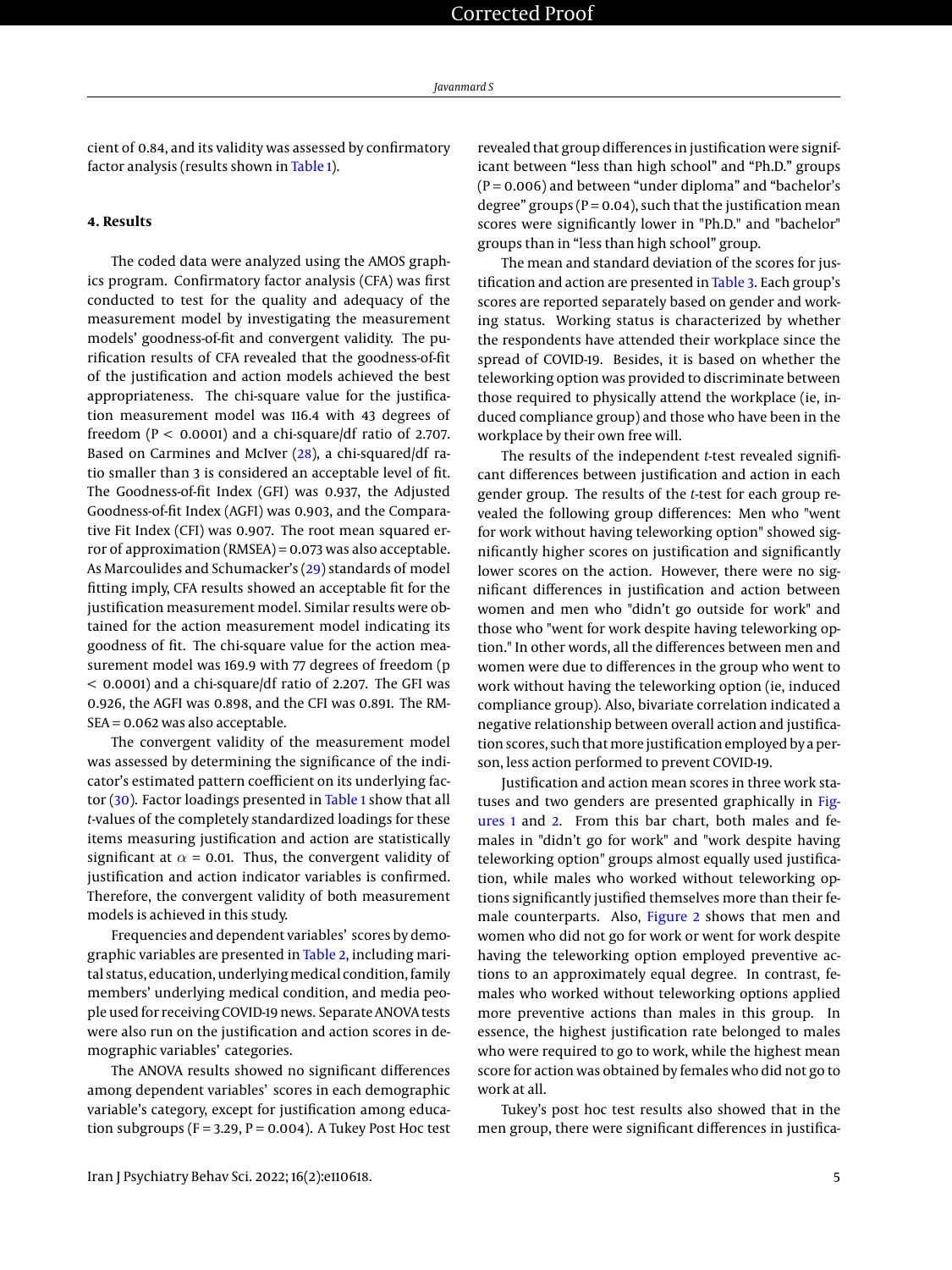*Javanmard S*

<span id="page-5-0"></span>

|                                            |            | <b>Justification</b> | <b>Action</b>      |      |
|--------------------------------------------|------------|----------------------|--------------------|------|
| <b>Classifications</b>                     | $No.$ (%)  | Mean $\pm$ SD        | Mean $\pm$ SD<br>F | F    |
| Marital status                             |            |                      | 1.22               | 0.53 |
| Married                                    | 181(57)    | 25.90 $\pm$ 6.37     | 63.56 $\pm$ 6.13   |      |
| Single                                     | 127(40)    | $25.87 \pm 6.60$     | $63.42 \pm 5.94$   |      |
| Divorced                                   | 12(4)      | $27.67 \pm 5.70$     | 63.56 $\pm$ 4.36   |      |
| <b>Education</b>                           |            | 3.29 <sup>a</sup>    |                    | 1.74 |
| Less than high school                      | 4(1.3)     | 35.25 $\pm$ 2.50     | 59.00 $\pm$ 0.00   |      |
| Diploma                                    | 13(4.1)    | $28.08 \pm 6.51$     | $62.31 \pm 4.85$   |      |
| Associate degree                           | 11(3.4)    | 29.18 $\pm$ 5.15     | 65.36 $\pm$ 6.20   |      |
| Bachelor                                   | 115(35.9)  | $25.57 \pm 6.32$     | 63.77 $\pm$ 6.10   |      |
| Master                                     | 98 (30.6)  | $26.05 \pm 6.34$     | $62.73 \pm 5.85$   |      |
| Ph.D.                                      | 24(7.5)    | 22.92 $\pm$ 6.47     | $66.08 \pm 6.36$   |      |
| Unspecified                                | 2(0.6)     |                      |                    |      |
| Underlying medical condition               |            |                      | 0.01               | 0.01 |
| Negative                                   | 278 (86.9) | 25.97 $\pm$ 6.24     | $63.49 \pm 5.86$   |      |
| Positive                                   | 42(13.1)   | $25.82 \pm 7.71$     | 63.59 $\pm$ 6.86   |      |
| Family members' underlying condition       |            | 1.60                 |                    | 0.64 |
| Negative                                   | 177 (55.3) | $26.41 \pm 6.08$     | 63.26 $\pm$ 6.01   |      |
| Positive                                   | 143 (44.7) | 25.36 $\pm$ 6.82     | 63.82 $\pm$ 5.97   |      |
| Media                                      |            |                      | 1.82               | 1.21 |
| Online social networks                     | 103(32.2)  | 25.20 $\pm$ 6.45     | 63.78 $\pm$ 5.99   |      |
| IR TV, social networks, and friends/family | 13(4.1)    | $26.18 \pm 4.24$     | $66.18 \pm 5.46$   |      |
| Satellite TV and social networks           | 35(10.9)   | 22.52 $\pm$ 6.44     | $65.08 \pm 5.34$   |      |
| Satellite TV                               | 16(5.0)    | $30.08 \pm 6.32$     | $60.69 \pm 4.64$   |      |
| No media                                   | 11(3.4)    | $26.55 \pm 4.55$     | $62.73 \pm 7.04$   |      |
| IR TV                                      | 24(7.5)    | 25.75 $\pm$ 5.65     | $64.05 \pm 6.35$   |      |
| IR TV and social networks                  | 31(9.7)    | 25.38 $\pm$ 6.49     | 63.90 $\pm$ 5.81   |      |
| Family/friends                             | 3(0.9)     | 29.00 $\pm$ 10.54    | 65.00 $\pm$ 5.29   |      |
| Online social networks and family/friends  | 16(5.0)    | $26.86 \pm 7.90$     | 63.64 $\pm$ 6.92   |      |
| Other media                                | 68(21.3)   | 27.46 $\pm$ 6.14     | $62.16 \pm 6.04$   |      |

 $a$  P < 0.01

tion between the following groups: "did not go for work" and "work without teleworking option" ( $P = 0.027$ ). Also, for the women group, Tukey's test findings indicated significant differences in justification between "work without teleworking option" and "work despite having teleworking option" ( $P = 0.038$ ). Furthermore, there were significant differences in action mean scores of the following groups: "did not go for work" and "work without teleworking option" ( $P = 0.001$ ), on the one hand, and "didn't go for work" and "work despite having teleworking option" ( $P = 0.001$ ), on the other hand. Therefore, people who did not go to work significantly applied more protective actions than other groups.

The main and interaction effects of work status and gender were also examined by using a 3(work status)\*2(gender) ANOVA for justification as the dependent variable and gender and work status as the independent variables [\(Table 4\)](#page-10-26).

The ANOVA results for justification showed that only the interactive effect of gender\*working status was signifi-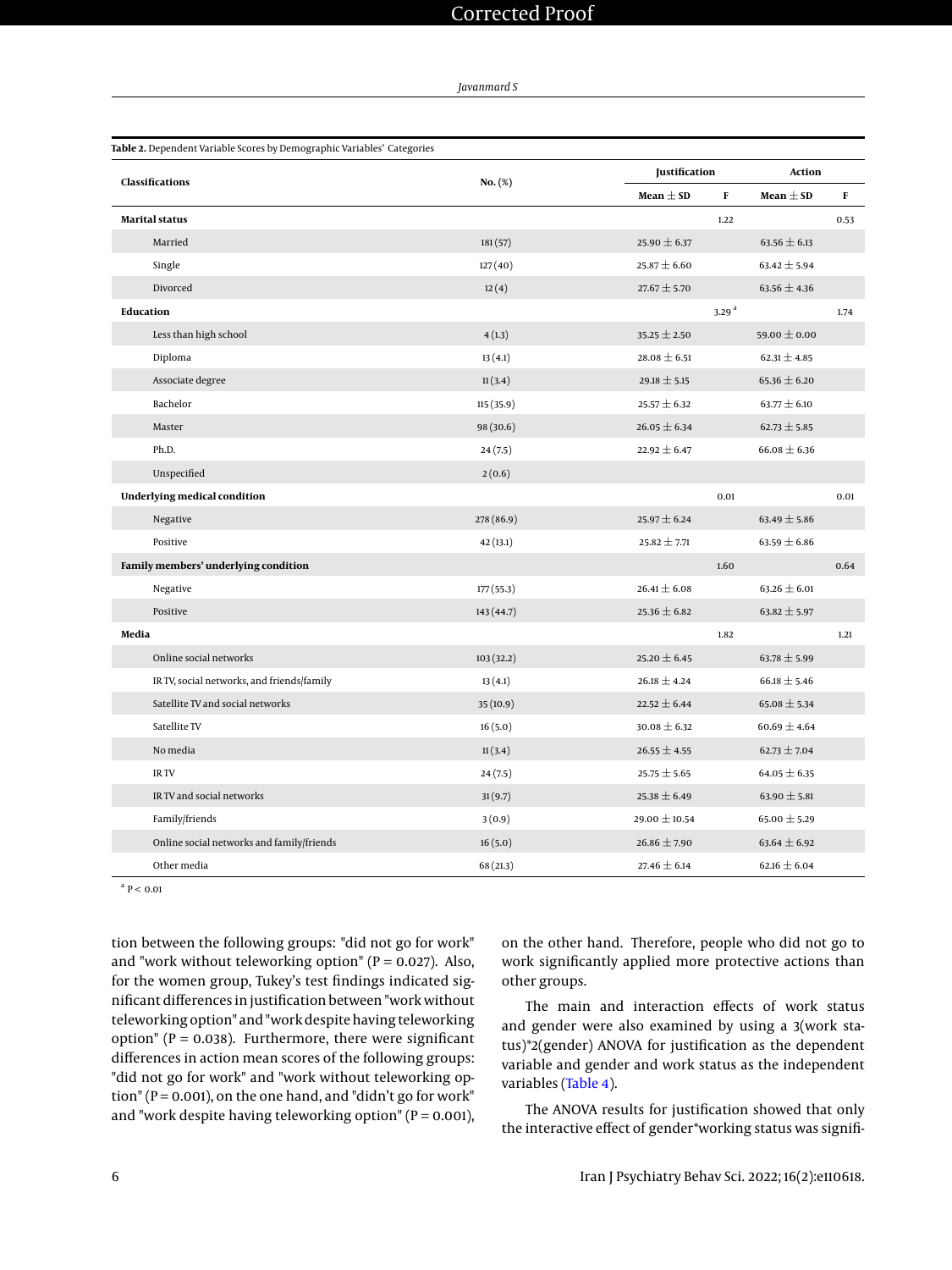

<span id="page-6-0"></span>

 $cant (P = 0.006)$ . Thus, the moderating effect of gender and work status on justification was confirmed. The ANOVA results of the interactive effects of gender and work status on justification are presented graphically in [Figure 3.](#page-7-1)

Moreover, the main effects of the two independent variables on action were investigated through another 3  $\times$ 2 ANOVA for action as the dependent variable. [Table 3](#page-9-0) indicates that the main effects of gender ( $P = 0.014$ ) and work status ( $P = 0.006$ ) on action were significant, whereas the interactive effect was not significant ( $P = 0.061$ ). In other words, gender did not moderate the work status effect on preventive actions. The ANOVA results of the interaction between gender and work status as the independent variables are presented in [Figure 4.](#page-8-0)

### **5. Discussion**

This study investigated the role of induced compliance resulting from the non-application of lockdown regulations on the adoption of self-justification strategies and the practice of certain preventive behaviors to prevent COVID-19, emphasizing the moderating role of gender. Consistent with previous studies [\(31,](#page-11-4) [32\)](#page-11-5), the findings showed that the induced-compliance paradigm is accountable for a significant variance of modification in attitudes toward COVID-19. What is unique to the present study is the interaction of forced situations with gender in changing

beliefs. Accordingly, men who had to attend the workplace during the outbreak, ie, men in the induced-compliance situation, were more likely to reduce the COVID-19 perceived risk using their self-justification mechanism than women in the same group. In contrast, women in the induced-compliance group used the least rate of justification for decreasing the perceived risk of COVID-19.

These findings suggest that although forced situations, including health threats, can lead to cognitive dissonance and belief modification, such that people underestimate the risk of being infected by COVID-19 or the extent of the condition seriousness, women do not tend to experience dissonance in this situation and as a result, will not develop a more permissive attitude towards this lifethreatening condition. As previous research has shown [\(25,](#page-10-23) [26\)](#page-10-24), women take more health-oriented actions than men because of their higher risk perceptions [\(23\)](#page-10-25) and greater concern about the risks to their health, as well as their sociability in a way that they emphasize healthrelated issues more than men [\(22-](#page-10-21)[24\)](#page-10-22). Thus, the inducedcompliance situation provides sufficient external justification rather than activating the cognitive dissonance for women, thereby inhibiting the self-justification mechanism's adoption. Thus, the forced situation during the outbreak of COVID-19 puts males at a greater risk of underestimated attitude toward the virus than females.

On the other hand, the results of the group that physi-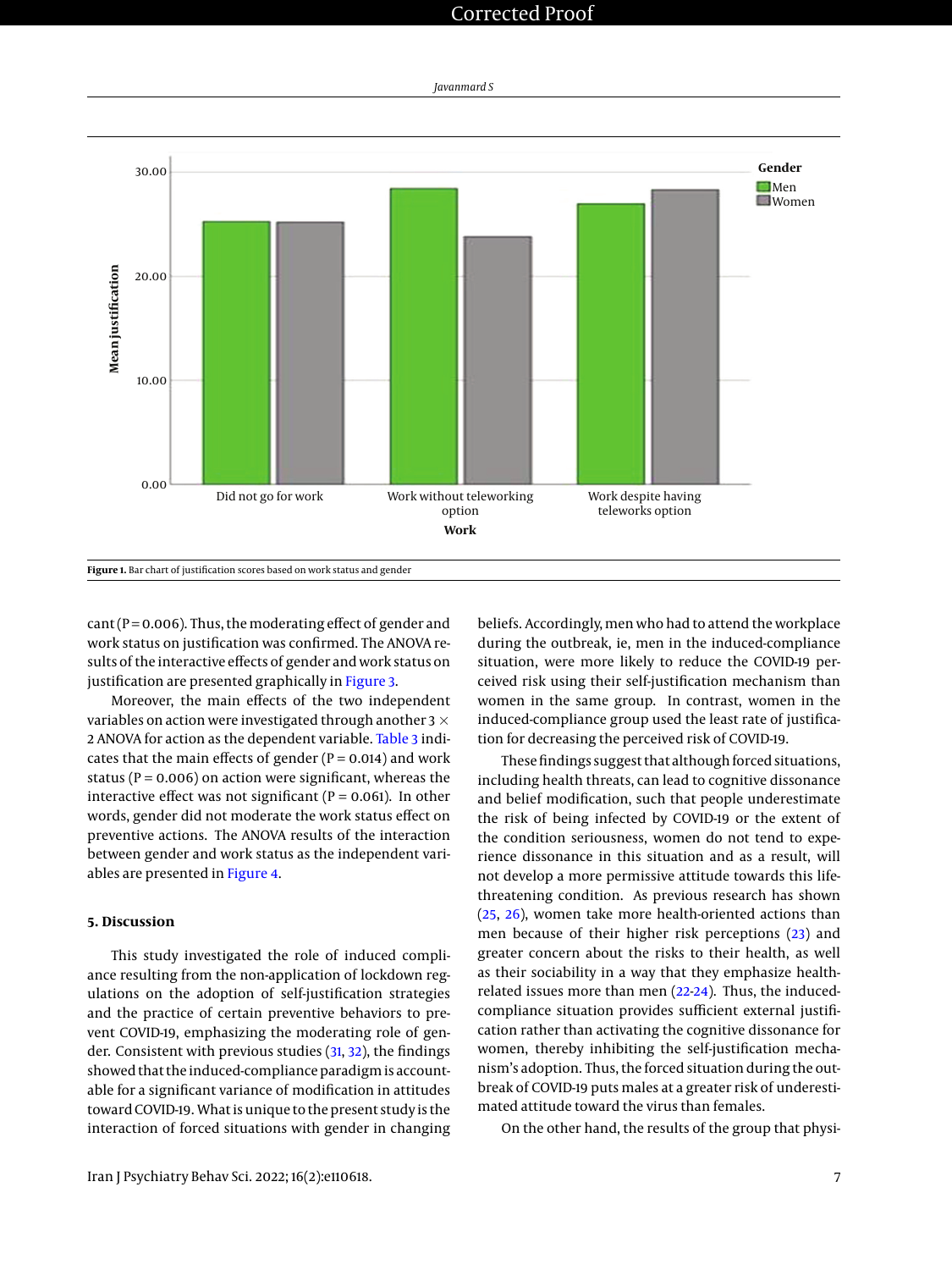

<span id="page-7-0"></span>

**Figure 2.** Bar chart of action scores based on work status and Gender

<span id="page-7-1"></span>

**Figure 3.** ANOVA results for interaction effects of work status and gender on justification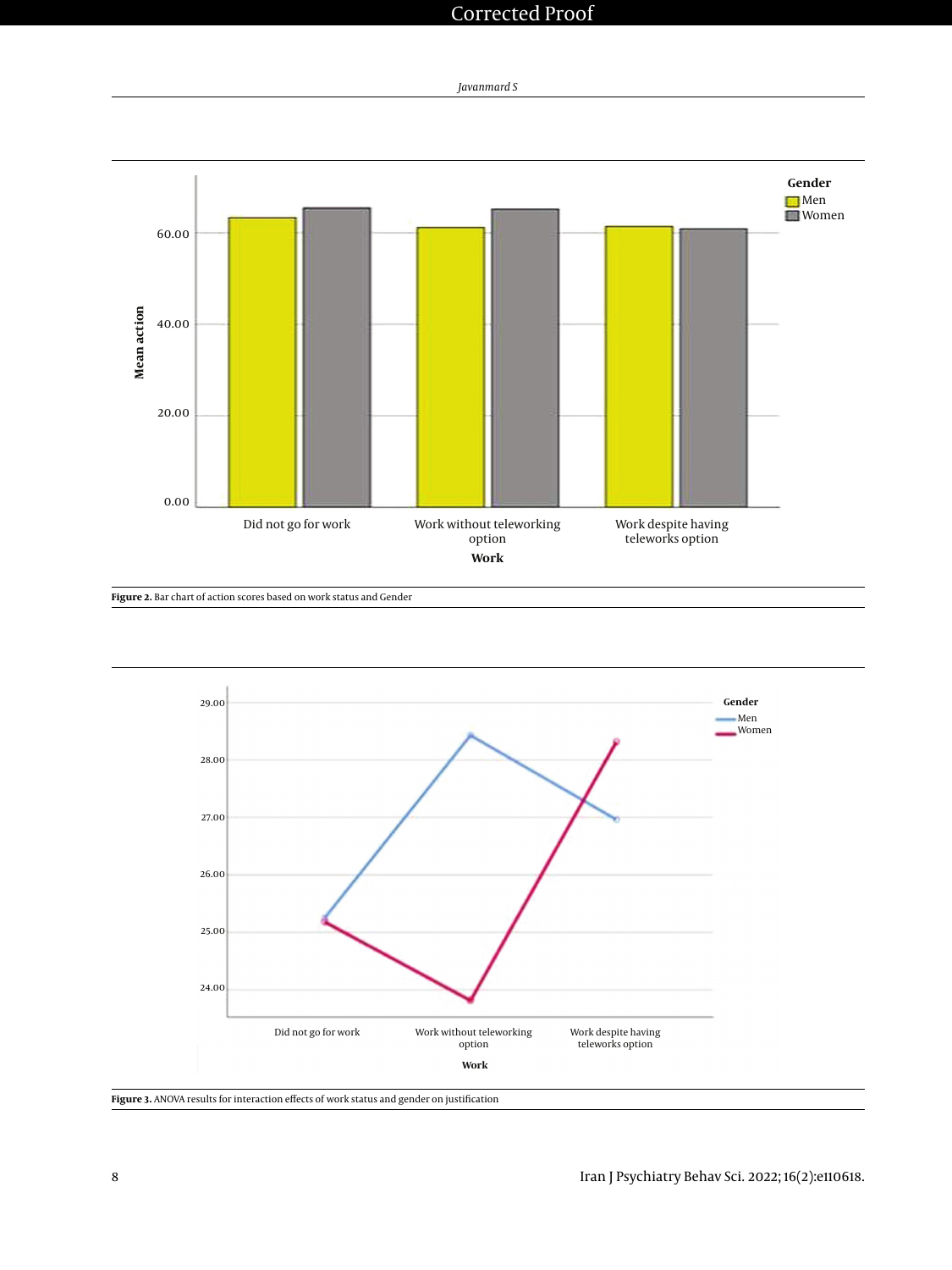<span id="page-8-0"></span>

cally attended work despite having the option of teleworking indicated that when attitude precedes and determines behavior, women engaging in high-risk behaviors require a more permissive attitude toward COVID-19. In other words, when women are forced into high-risk situations, not only their COVID-19 attitudes do not become lenient, but also they become stricter. Moreover, in situations where the previous attitude determines the action and factors other than induced compliance have played a role in belief formation, high-risk behavior is performed only if the previous attitude is significantly permissive. Comparing these two groups shows that whether attitude determines behavior or behavior determines attitude, women are less likely to engage in belief-modification than men in the health-related area. Unless they perceive the risk of the disease significantly lower, they do not engage in high-risk behaviors such as physically attending the workplace despite having the option of working from home. This demonstrates women's cautious attitude when dealing with health risks.

Similarly, women significantly adopted more COVID-19 prevention actions than men, whether they did not go to work or were forced to come to work during the COVID-19 pandemic; some behaviors included wearing a mask, not attending the crowded places to keep social distancing, and washing hands regularly or using disinfectants. The only exception was in the group where attitude determined the actions; that is, women who voluntarily came to work. Considering both the low rate of preventive ac-

tions practice in women of this group and the strong inverse relationship of preventive actions with justifying the perceived risk of COVID-19, in line with the social cognitive model of pandemic influenza H1N1 [\(12\)](#page-10-11), indicate that the perceived risk of a disease affects the practice of protective actions.

It was also shown that consistent with the inducedcompliance paradigm, more COVID-19 preventive actions were implemented by those forced to participate in the workplace, compared to those who were not present at work during the COVID-19 outbreak. This, together with a negative correlation between perceived risk justification and the use of preventive actions, suggests that an individual's attitude toward a particular health threat significantly determines his/her preventive behaviors, consistent with the proposed models for predicting health behaviors related to pandemic influenza H1N1 [\(12\)](#page-10-11) and SARS virus [\(13\)](#page-10-12), as well as the theory of planned behavior [\(10\)](#page-10-9) and protection motivation theory  $(11)$ . In other words, besides being exposed to potentially more social interactions by attending the workplace, the induced compliance also leads to less practice of health-related behavior in other areas of life via justifying the COVID-19 risk.

Gender differences in health measures' adoption were also shown along with the perceived risk justification, as women showed more preventive care behaviors than men. Research by Lau et al. [\(33\)](#page-11-6) on preventive behaviors related to the SARS virus has shown that women use masks more than men and constantly wash their hands. The results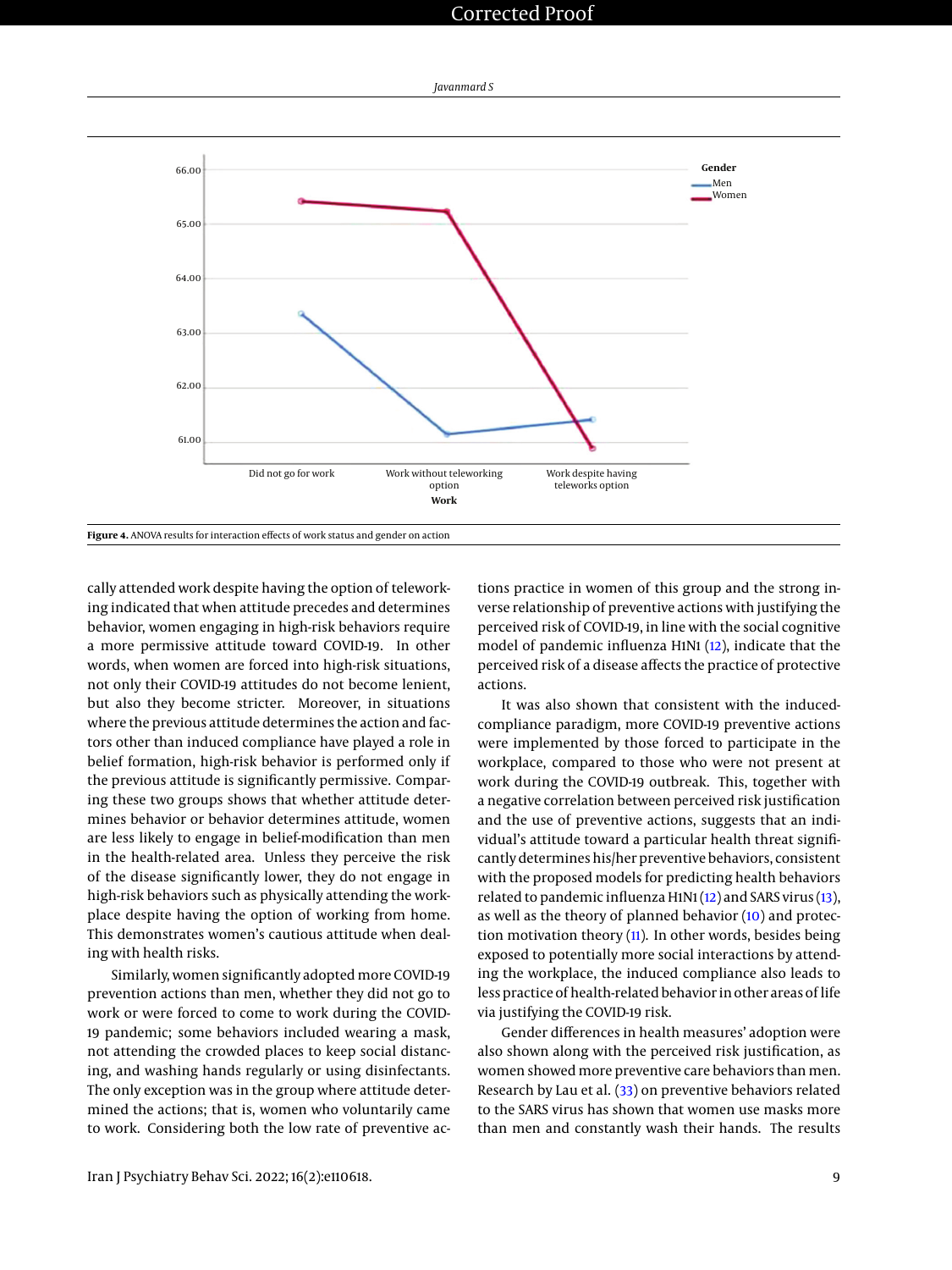<span id="page-9-0"></span>

|               |     | Ta ble 3. Outcomes' Mean, Standard Deviations, and Mean Difference Analysis Results |       |     |                                         |          |     |                                                    |      |                  |               |            |            |           |
|---------------|-----|-------------------------------------------------------------------------------------|-------|-----|-----------------------------------------|----------|-----|----------------------------------------------------|------|------------------|---------------|------------|------------|-----------|
|               |     | <b>Did Not Go to Work</b>                                                           |       |     | Went to Work Without Teleworking Option |          |     | Went to Work Despite Having the Teleworking Option |      |                  | <b>Fact</b>   |            |            |           |
| Variables     | Š.  | Mean $\pm$ 5D                                                                       |       | No. | Mean $\pm$ SD                           |          | No. | Mean ± SD                                          |      | No.              | Mean $\pm$ SD |            |            |           |
| Justification |     |                                                                                     |       |     |                                         |          |     |                                                    |      |                  |               |            |            |           |
| Men           | 96  | 25.25 ± 5.79                                                                        | 502   | 86  | 28.42 ± 6.60                            | $4.06**$ | 97  | 26.96 ± 5.52                                       | 19.0 | $\overline{160}$ | 27.47 ± 6.39  | $3.49*$    | $3.13**$   | -0.603*** |
| Women         | 86  | 25.18 ± 6.49                                                                        |       | 43  | 23.81 ± 5.21                            |          | 5   | 28.31 ± 9.49                                       |      | 5                | 25.19 ± 6.68  | 3.06*      |            |           |
| Total         | 134 | 25.20 ± 6.29                                                                        |       | 141 | 27.02 ± 6.54                            |          | 45  | $27.53 \pm 7.38$                                   |      | 320              | 26.33 ± 6.61  |            |            |           |
| Action        |     |                                                                                     |       |     |                                         |          |     |                                                    |      |                  |               |            |            |           |
| Men           | 98  | $63.36 \pm 5.01$                                                                    | -1.89 | 86  | 61.15 $\pm$ 5.77                        | -3.91*** | 97  | 61.42 $\pm$ 4.18                                   | 0.31 | $\overline{50}$  | 61.69 ± 5.42  | 2.25       | $-4.89***$ |           |
| Women         | 86  | PZS TH 1P59                                                                         |       | 43  | 65.23 ± 5.52                            |          | 5   | 60.89 ± 733                                        |      | $\overline{5}$   | 64.83 ± 6.03  | $4.82^{*}$ |            |           |
| Iotal         | 134 | $64.86 \pm 5.61$                                                                    |       | 141 | $62.39 \pm 5.98$                        |          | 45  | 6120 ± 5.66                                        |      | 320              | 63.26 ± 5.94  |            |            |           |
|               |     |                                                                                     |       |     |                                         |          |     |                                                    |      |                  |               |            |            |           |

are consistent with Ozcariz et al. [\(19\)](#page-10-18) and Siegrist et al. [\(23\)](#page-10-25). As the WHO preliminary analyses of COVID-19 data and previous epidemics such as SARS have shown, men and women have different susceptibilities and vulnerabilities to the virus. These figures represent 58% of COVID-19 related deaths by men [\(34\)](#page-11-7). It seems that part of this difference is due to men and women's different behavioral and cognitive approaches toward preventive actions.

#### *5.1. Conclusions*

In general, the results indicated that the consequences of not applying lockdown regulations and putting some people in a forced position to attend work, while creating a permissive attitude towards this pandemic, disrupt preventive actions even in other situations of life over which the person has control. This change in attitude resulted from the efforts to recover from cognitive dissonance, which puts men at greater risk than women. Due to their sociability, women seem to find sufficient external justification in forced situations that threaten their health or their family; thus, they do not experience cognitive dissonance. Nevertheless, this is not the case with men, making them more vulnerable to the risks of the lockdown rules not being imposed.

Given the high contagiousness and rapid spread of COVID-19, the necessity of developing a realistic attitude toward the virus danger, and the importance of practicing individual preventive behaviors, social distancing and lockdown policies are required to be modified and applied, considering their effects on forming people's attitudes and secondary impacts on implementing preventive actions.

Since the scale was distributed on online social networks, data from people who did not have access to these networks were not included in the analysis. Because this study is casual-comparative and it was impossible to assign people to groups randomly, generalization should be made with caution. It is also recommended to replicate this study in other cultures to investigate the effect of cultural factors on the formation of cognitive dissonance and justification in induced-compliance situations related to health. Furthermore, as education levels differed significantly in the justification variable, further investigation of this variable as a moderator is recommended in future studies. It is also suggested to study the mediating role of psychological processes in the relationship between social factors and health behaviors.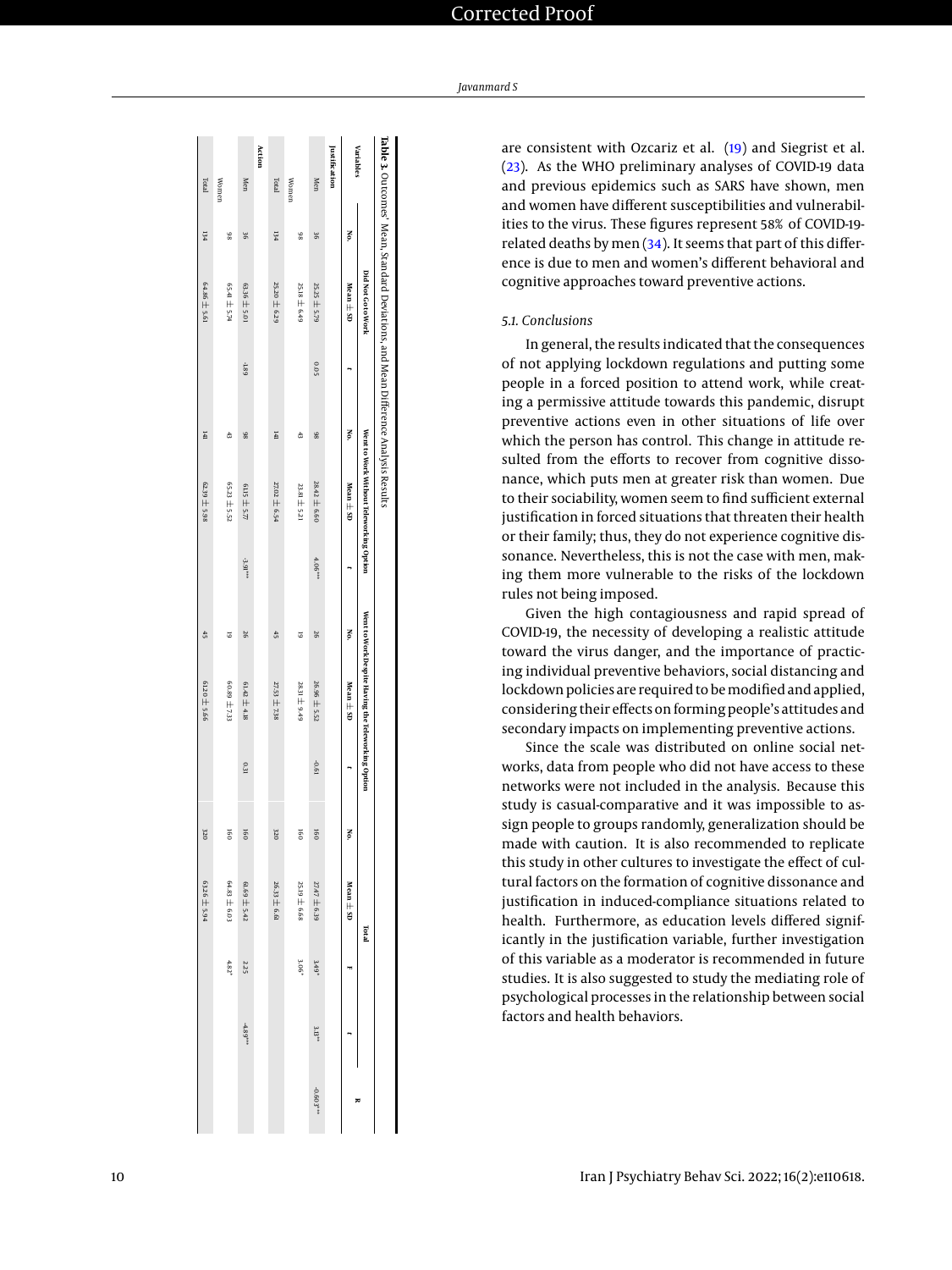<span id="page-10-26"></span>**Table 4.** Analysis of Variance Results for Justification and Action Differences Among Work Status and Gender Subgroups

| Source                 | df |                |       | <b>Justification</b>          |                   |                | <b>Action</b> |                               |                          |  |
|------------------------|----|----------------|-------|-------------------------------|-------------------|----------------|---------------|-------------------------------|--------------------------|--|
|                        |    | <b>F-Value</b> | Pr>F  | <b>Partial Eta</b><br>Squared | Observed<br>Power | <b>F-Value</b> | Pr>F          | <b>Partial Eta</b><br>Squared | <b>Observed</b><br>Power |  |
| <b>Corrected model</b> | 5  | 4.637          | 0.000 | 0.069                         | 0.974             | 7.867          | 0.000         | 0.111                         | 1.000                    |  |
| Work                   | 2  | 2.224          | 0.110 | 0.014                         | 0.452             | 5.139          | 0.006         | 0.032                         | 0.823                    |  |
| Gender                 |    | 1.644          | 0.201 | 0.005                         | 0.248             | 6.074          | 0.014         | 0.019                         | 0.690                    |  |
| Work * gender          | 2  | 5.131          | 0.006 | 0.032                         | 0.822             | 2.830          | 0.061         | 0.018                         | 0.553                    |  |

#### **Footnotes**

**Authors' Contribution:** All of the research stages has been conducted by S. J.

**Conflict of Interests:** There has been no conflicts of interests.

**Ethical Approval:** The study been involved collection or analysis of data.

**Funding/Support:** There has been no funding sources for this research.

#### **References**

- <span id="page-10-0"></span>1. World Health Organization. *Novel Coronavirus (2019-nCoV): Situation Report*. World Health Organization; 2020.
- <span id="page-10-1"></span>2. World Health Organization. *WHO Director-General's opening remarks at the media briefing on COVID-19, 9 March 2020*. World Health Organization; 2020. Available from: [https://www.who.int/dg/speeches/](https://www.who.int/dg/speeches/detail/who-director-general-s-opening-remarks-at-the-media-briefing-on-covid-19---9-march-2020) [detail/who-director-general-s-opening-remarks-at-the-media](https://www.who.int/dg/speeches/detail/who-director-general-s-opening-remarks-at-the-media-briefing-on-covid-19---9-march-2020)[briefing-on-covid-19---9-march-2020](https://www.who.int/dg/speeches/detail/who-director-general-s-opening-remarks-at-the-media-briefing-on-covid-19---9-march-2020).
- <span id="page-10-2"></span>3. World Health Organization. *Virtual press conference on COVID-19, 11 March 2020*. World Health Organization; 2020, [cited 9/15/2020]. Available from: [https://www.who.int/dg/speeches/detail/who-director](https://www.who.int/dg/speeches/detail/who-director-general-s-opening-remarks-at-the-media-briefing-on-covid-19---11-march-2020)[general-s-opening-remarks-at-the-media-briefing-on-covid-19---](https://www.who.int/dg/speeches/detail/who-director-general-s-opening-remarks-at-the-media-briefing-on-covid-19---11-march-2020) [11-march-2020](https://www.who.int/dg/speeches/detail/who-director-general-s-opening-remarks-at-the-media-briefing-on-covid-19---11-march-2020).
- <span id="page-10-3"></span>4. World Health organization. *WHO statement on cases of COVID-19 surpassing 100000*. World Health organization; 2020, [cited 9/15/2020]. Available from: [https://www.who.int/news-room/detail/07-03-](https://www.who.int/news-room/detail/07-03-2020-who-statement-on-cases-of-covid-19-surpassing-100-000) [2020-who-statement-on-cases-of-covid-19-surpassing-100-000](https://www.who.int/news-room/detail/07-03-2020-who-statement-on-cases-of-covid-19-surpassing-100-000).
- <span id="page-10-4"></span>5. World Health Organization. *Transmission of SARS-CoV-2: implications for infection prevention precautions: scientific brief, 09 July 2020*. World Health Organization; 2020, [cited 9/15/2020]. Available from: [https:](https://apps.who.int/iris/handle/10665/333114) [//apps.who.int/iris/handle/10665/333114](https://apps.who.int/iris/handle/10665/333114).
- <span id="page-10-5"></span>6. World Health Organization. *Advice for the public: Coronavirus disease (COVID-19)*. World Health Organization; 2020, [cited 9/15/2020]. Available from: [https://www.who.int/emergencies/diseases/novel](https://www.who.int/emergencies/diseases/novel-coronavirus-2019/advice-for-public)[coronavirus-2019/advice-for-public](https://www.who.int/emergencies/diseases/novel-coronavirus-2019/advice-for-public).
- <span id="page-10-6"></span>7. BBC. *Coronavirus: China says disease 'curbed' in Wuhan and Hubei*. BBC; 2020, [cited 9/15/2020]. Available from: [https://www.bbc.com/news/](https://www.bbc.com/news/world-asia-china-51813876) [world-asia-china-51813876](https://www.bbc.com/news/world-asia-china-51813876).
- <span id="page-10-7"></span>8. BBC. *Coronavirus: Northern Italy quarantines 16 million people*. BBC; 2020, [cited 9/15/2020]. Available from: [https://www.bbc.com/news/](https://www.bbc.com/news/world-middle-east-51787238) [world-middle-east-51787238](https://www.bbc.com/news/world-middle-east-51787238).
- <span id="page-10-8"></span>9. Janz NK, Becker MH. The Health Belief Model: a decade later. *Health Educ Q*. 1984;**11**(1):1–47. doi: [10.1177/109019818401100101.](http://dx.doi.org/10.1177/109019818401100101) [PubMed: [6392204\]](http://www.ncbi.nlm.nih.gov/pubmed/6392204).
- <span id="page-10-9"></span>10. Ajzen I. The theory of planned behavior. *Organ Behav Hum Decis Process*. 1991;**50**(2):179–211. doi: [10.1016/0749-5978\(91\)90020-t.](http://dx.doi.org/10.1016/0749-5978(91)90020-t)
- <span id="page-10-10"></span>11. Rogers RW. A Protection Motivation Theory of Fear Appeals and Attitude Change1. *J Psychol*. 1975;**91**(1):93–114. doi: [10.1080/00223980.1975.9915803.](http://dx.doi.org/10.1080/00223980.1975.9915803) [PubMed: [28136248\]](http://www.ncbi.nlm.nih.gov/pubmed/28136248).
- <span id="page-10-11"></span>12. Prati G, Pietrantoni L, Zani B. A social-cognitive model of pandemic influenza H1N1 risk perception and recommended behaviors in Italy. *Risk Anal*. 2011;**31**(4):645–56. doi: [10.1111/j.1539-6924.2010.01529.x.](http://dx.doi.org/10.1111/j.1539-6924.2010.01529.x) [PubMed: [21077927\]](http://www.ncbi.nlm.nih.gov/pubmed/21077927).
- <span id="page-10-12"></span>13. Tang CS, Wong CY. An outbreak of the severe acute respiratory syndrome: predictors of health behaviors and effect of community prevention measures in Hong Kong, China. *Am J Public Health*. 2003;**93**(11):1887–8. doi: [10.2105/ajph.93.11.1887.](http://dx.doi.org/10.2105/ajph.93.11.1887) [PubMed: [14600058\]](http://www.ncbi.nlm.nih.gov/pubmed/14600058). [PubMed Central: [PMC1448068\]](https://www.ncbi.nlm.nih.gov/pmc/articles/PMC1448068).
- <span id="page-10-13"></span>14. Festinger L. *A theory of cognitive dissonance*. **2**. Stanford, USA: Stanford University Press; 1957.
- <span id="page-10-14"></span>15. Eagly AH, Chaiken S. *The psychology of attitudes*. Fort Worth, USA: Harcourt brace Jovanovich college publishers; 1993.
- <span id="page-10-15"></span>16. Harmon-Jones E. *Reexamining a Pivotal Theory in Psychology*. Washington DC, USA: American Psychological Association; 2019.
- <span id="page-10-16"></span>17. Schneider FW, Gruman JA, Coutts LM. Social psychological theory. *Applied social psychology*. 2nd ed. California, USA: Sage Publications; 2012.
- <span id="page-10-17"></span>18. Deeks A, Lombard C, Michelmore J, Teede H. The effects of gender and age on health related behaviors. *BMC Public Health*. 2009;**9**:213. doi: [10.1186/1471-2458-9-213.](http://dx.doi.org/10.1186/1471-2458-9-213) [PubMed: [19563685\]](http://www.ncbi.nlm.nih.gov/pubmed/19563685). [PubMed Central: [PMC2713232\]](https://www.ncbi.nlm.nih.gov/pmc/articles/PMC2713232).
- <span id="page-10-18"></span>19. Ozcariz SG, Bernardo Cde O, Cembranel F, Peres MA, Gonzalez-Chica DA. Dietary practices among individuals with diabetes and hypertension are similar to those of healthy people: a population-based study. *BMC Public Health*. 2015;**15**:479. doi: [10.1186/s12889-015-1801-7.](http://dx.doi.org/10.1186/s12889-015-1801-7) [PubMed: [25957998\]](http://www.ncbi.nlm.nih.gov/pubmed/25957998). [PubMed Central: [PMC4458004\]](https://www.ncbi.nlm.nih.gov/pmc/articles/PMC4458004).
- <span id="page-10-19"></span>20. Rolls BJ, Fedoroff IC, Guthrie JF. Gender differences in eating behavior and body weight regulation. *Health Psychol*. 1991;**10**(2):133–42. doi: [10.1037//0278-6133.10.2.133.](http://dx.doi.org/10.1037//0278-6133.10.2.133) [PubMed: [2055211\]](http://www.ncbi.nlm.nih.gov/pubmed/2055211).
- <span id="page-10-20"></span>21. Yahia N, Wang D, Rapley M, Dey R. Assessment of weight status, dietary habits and beliefs, physical activity, and nutritional knowledge among university students. *Perspect Public Health*. 2016;**136**(4):231–44. doi: [10.1177/1757913915609945.](http://dx.doi.org/10.1177/1757913915609945) [PubMed: [26475773\]](http://www.ncbi.nlm.nih.gov/pubmed/26475773).
- <span id="page-10-21"></span>22. Siahpush M, Singh GK. Sociodemographic variations in breast cancer screening behavior among Australian women: results from the 1995 National Health Survey. *Prev Med*. 2002;**35**(2):174–80. doi: [10.1006/pmed.2002.1063.](http://dx.doi.org/10.1006/pmed.2002.1063) [PubMed: [12200103\]](http://www.ncbi.nlm.nih.gov/pubmed/12200103).
- <span id="page-10-25"></span>23. Siegrist M, Keller C, Kiers HA. A new look at the psychometric paradigm of perception of hazards. *Risk Anal*. 2005;**25**(1):211–22. doi: [10.1111/j.0272-4332.2005.00580.x.](http://dx.doi.org/10.1111/j.0272-4332.2005.00580.x) [PubMed: [15787770\]](http://www.ncbi.nlm.nih.gov/pubmed/15787770).
- <span id="page-10-22"></span>24. Davidson DJ, Freudenburg WR. Gender and environmental risk concerns: a review and analysis of available research. *Environ Behav*. 2016;**28**(3):302–39. doi: [10.1177/0013916596283003.](http://dx.doi.org/10.1177/0013916596283003)
- <span id="page-10-23"></span>25. Varì R, Scazzocchio B, D'Amore A, Giovannini C, Gessani S, Masella R. Gender-related differences in lifestyle may affect health status. *Ann Ist Super Sanita*. 2016;**52**(2):158–66. doi: [10.4415/ANN\\_16\\_02\\_06.](http://dx.doi.org/10.4415/ANN_16_02_06)
- <span id="page-10-24"></span>26. Lund NLT, Snoer AH, Jensen RH. The influence of lifestyle and gender on cluster headache. *Curr Opin Neurol*. 2019;**32**(3):443–8. doi: [10.1097/WCO.0000000000000680.](http://dx.doi.org/10.1097/WCO.0000000000000680) [PubMed: [30844861\]](http://www.ncbi.nlm.nih.gov/pubmed/30844861).

Iran J Psychiatry Behav Sci. 2022; 16(2):e110618. 11